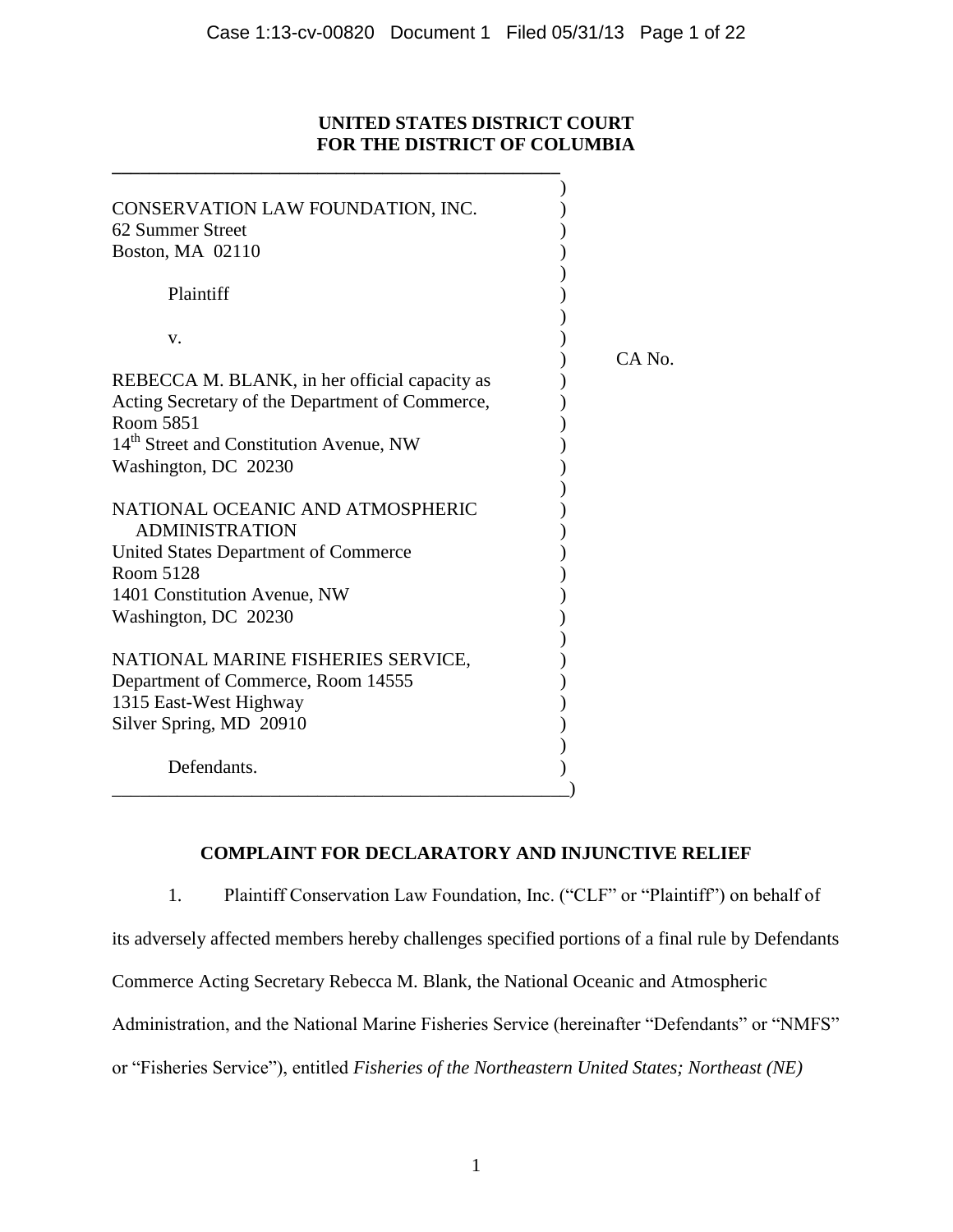#### Case 1:13-cv-00820 Document 1 Filed 05/31/13 Page 2 of 22

*Multispecies Fishery; Framework Adjustment 48*, 78 Fed. Reg. 26,118 (May 3, 2013)

("Framework 48 Final Rule"). The Framework 48 Final Rule violates the Magnuson-Stevens Fishery Conservation and Management Act ("Magnuson-Stevens Act"), the National Environmental Policy Act ("NEPA"), and the Administrative Procedure Act ("APA").

2. The Framework 48 Final Rule implements adjusted management measures to the Northeast Multispecies [Groundfish] Fishery Management Plan ("Groundfish FMP"), a federal fisheries plan that regulates the management of twenty stocks of so-called groundfish in New England, fish like cod, haddock, flounders, and hake that are primarily harvested on or close to the ocean floor. The Framework 48 Final Rule took effect for the 2013 fishing year, which runs from May 1, 2013 to April 30, 2014.

3. Defendants have declared the New England groundfish fishery to be a disaster because "several key fish stocks are not rebuilding."

http://www.nmfs.noaa.gov/sfa/sf3/disaster\_determinations.htm. Some of these stocks include species like Atlantic cod that have been overfished chronically since at least the early 1990's. From 1994 to 2004, Defendants closed five large areas of the ocean on a year-round basis because they determined these areas to be critical to groundfish recovery. Defendants now propose to re-open these groundfish closed areas through a hastily prepared administrative action, even though closed areas directly benefit the severely depleted groundfish stocks that gave rise to the fisheries disaster declaration.

4. The changes to 50 C.F.R. § 648.87(c)(2) implementing the Framework 48 measures are unlawful for several reasons. First, this "framework adjustment" to an existing fishery management plan purports to authorize fishermen to access approximately 5,000 square miles of ocean habitat that has been closed to groundfish vessels and nearly all other commercial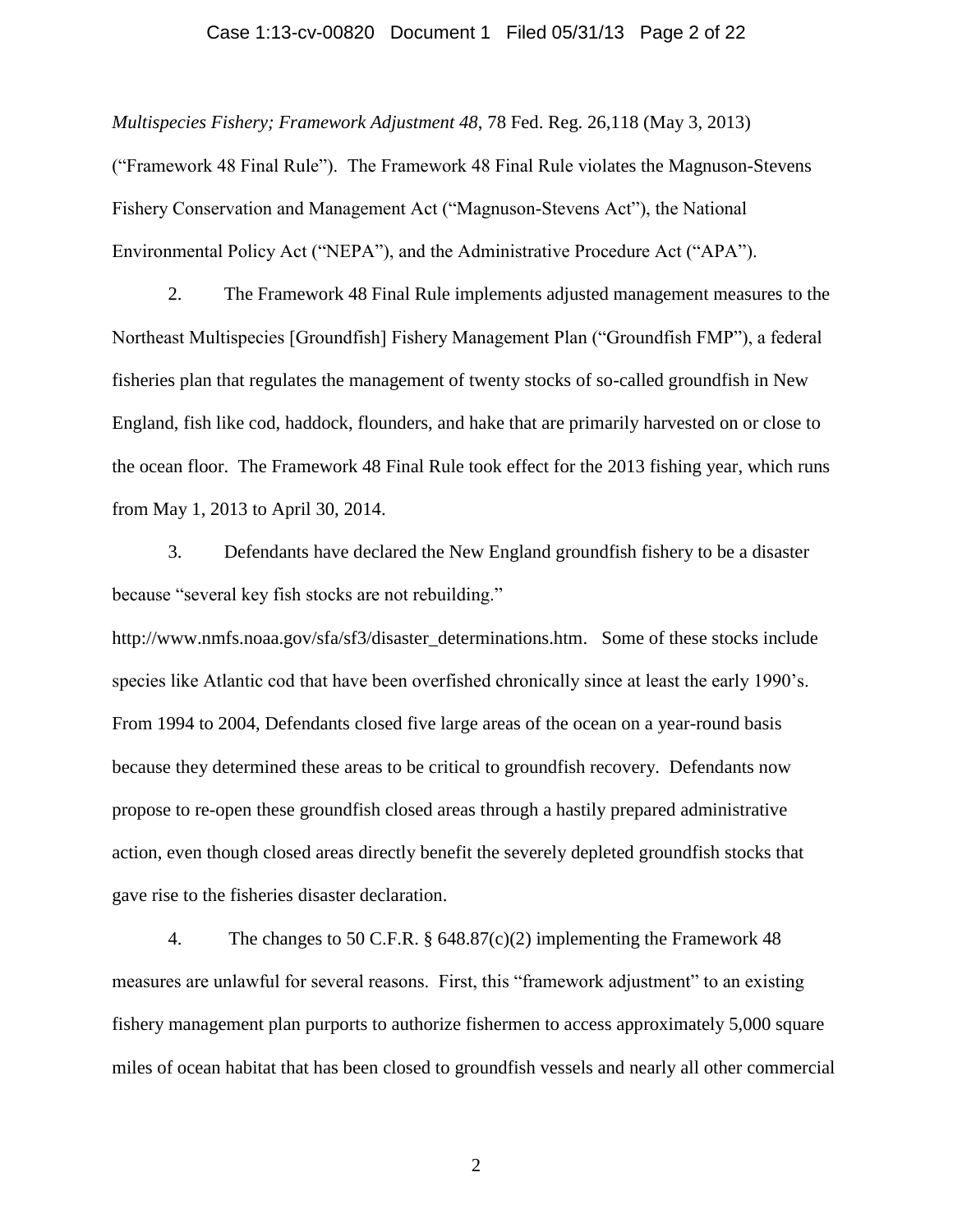## Case 1:13-cv-00820 Document 1 Filed 05/31/13 Page 3 of 22

fishermen for many years. By so doing, Defendants have improperly and illegally undermined and contradicted that underlying fishery management plan with respect to measures that are subject to exemptions through a sector annual operations plan. This action is a violation of the Magnuson-Stevens Act.

5. Second, by creating a process whereby commercial fishermen can now apply through their fishing organizations for annual access to currently closed areas on a case-by-case basis, the Framework 48 Final Rule also violates NEPA and the Magnuson-Stevens Act in other critical respects. The authorization is being implemented without an Environmental Impact Statement ("EIS") and intentionally short-circuits and undermines the Omnibus Habitat Amendment. The Omnibus Habitat Amendment is the multi-year NEPA and Magnuson-Stevens Act public process by which the New England Fishery Management Council ("New England Council") and Defendants have been attempting to come into compliance with their longoverdue obligation to analyze and take all practicable steps to minimize adverse effects of fishing on essential fish habitat.

6. Third, the Framework 48 Final Rule amendments to 50 C.F.R.  $\S$  648.87(c)(2) also violate NEPA by improperly segmenting the environmental review of the groundfish fleet's access to closed areas from the same set of issues in the environmental review process undertaken by the New England Council through the Omnibus Habitat Amendment. There is no "independent utility" for this action as claimed by the Defendants. This action during the current fishing year arises from Defendants' own delays and failures to perform their obligatory functions to minimize adverse fishing impacts to the extent practicable in a timely manner.

7. Finally, the Framework 48 Final Rule amendments to 50 C.F.R. § 648.87(c)(2) violate NEPA by: 1) failing to consider a reasonable range of alternatives to the proposed action;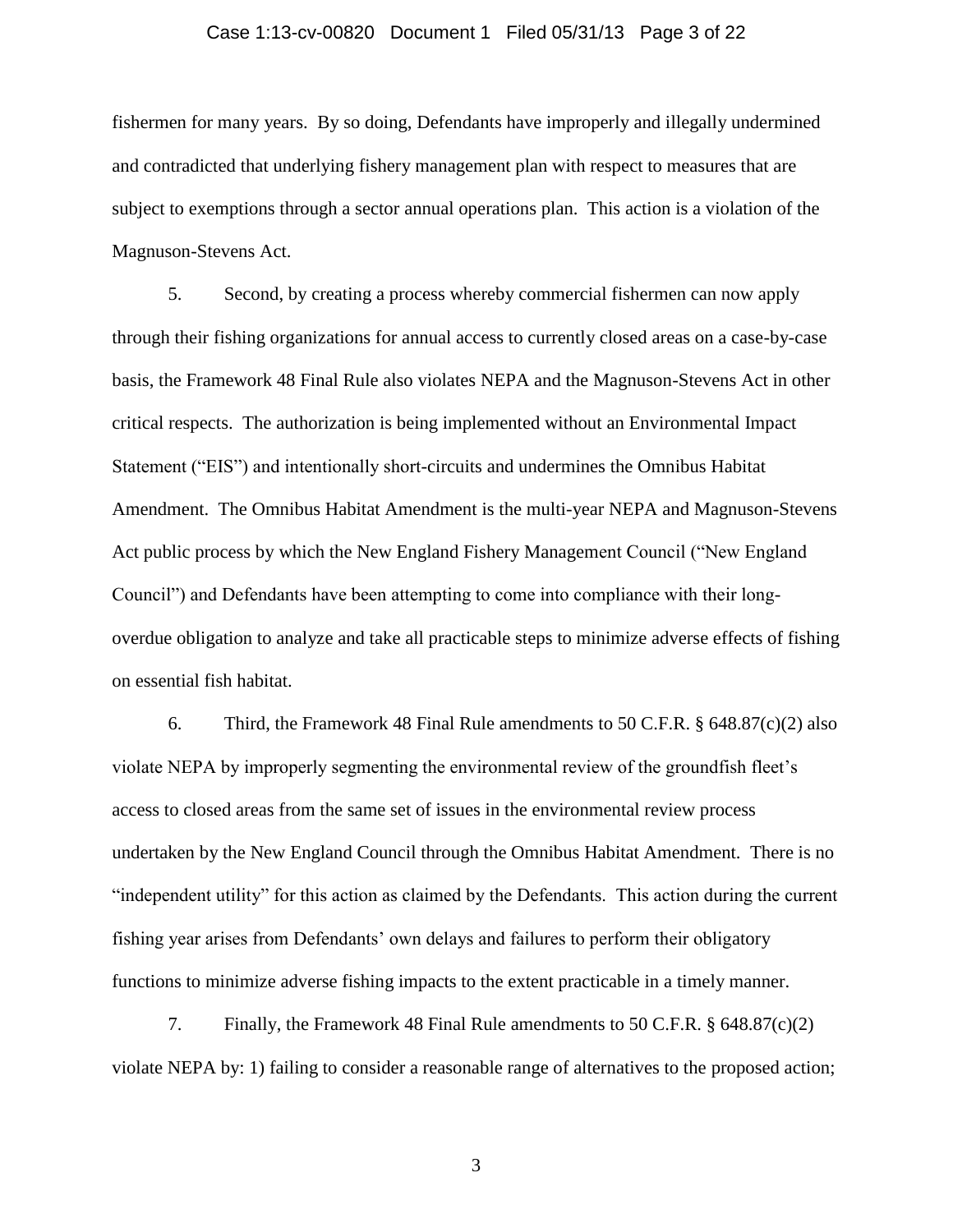#### Case 1:13-cv-00820 Document 1 Filed 05/31/13 Page 4 of 22

2) taking an action that was predetermined before the necessary environmental review; and 3) failing to look at the cumulative effects of the proposed action authorizing all sectors to seek exemptions from the closed area restrictions.

8. These actions fail to comply with the statutory requirements of the Magnuson-Stevens Act and NEPA and are arbitrary, capricious, and an abuse of discretion, in violation of the APA. These actions by the Defendants have harmed the Plaintiffs' interest in healthy and sustainable groundfish populations and in maintaining a healthy ocean ecosystem. This harm will continue in the absence of action by this Court.

9. Plaintiff requests that this matter be advanced for hearing at the earliest opportunity pursuant to 16 U.S.C. § 1855(f)(4) and will move accordingly.

### **APPLICABLE STATUTES, JURISDICTION, AND VENUE**

10. This action arises under the Magnuson-Stevens Fishery Conservation and Management Act ("Magnuson-Stevens Act"), 16 U.S.C. §§ 1801-1884; the National Environmental Policy Act ("NEPA"), 42 U.S.C. §§ 4321-4370f; and the Administrative Procedure Act ("APA"), 5 U.S.C. §§ 701-706.

11. This Court has jurisdiction over this action pursuant to the Magnuson-Stevens Act, which provides that "[t]he district courts of the United States shall have exclusive jurisdiction over any case or controversy arising under" the Magnuson-Stevens Act. 16 U.S.C. § 1861(d). The Magnuson-Stevens Act also provides that actions taken by the Secretary of Commerce under regulations implementing a fishery management plan ("FMP") shall be subject to judicial review "if a petition for such review is filed within 30 days after the date on which the regulations are promulgated or the action is published in the Federal Register, as applicable." 16 U.S.C. § 1855(f). Defendants published the final rule implementing Framework 48 on May 3,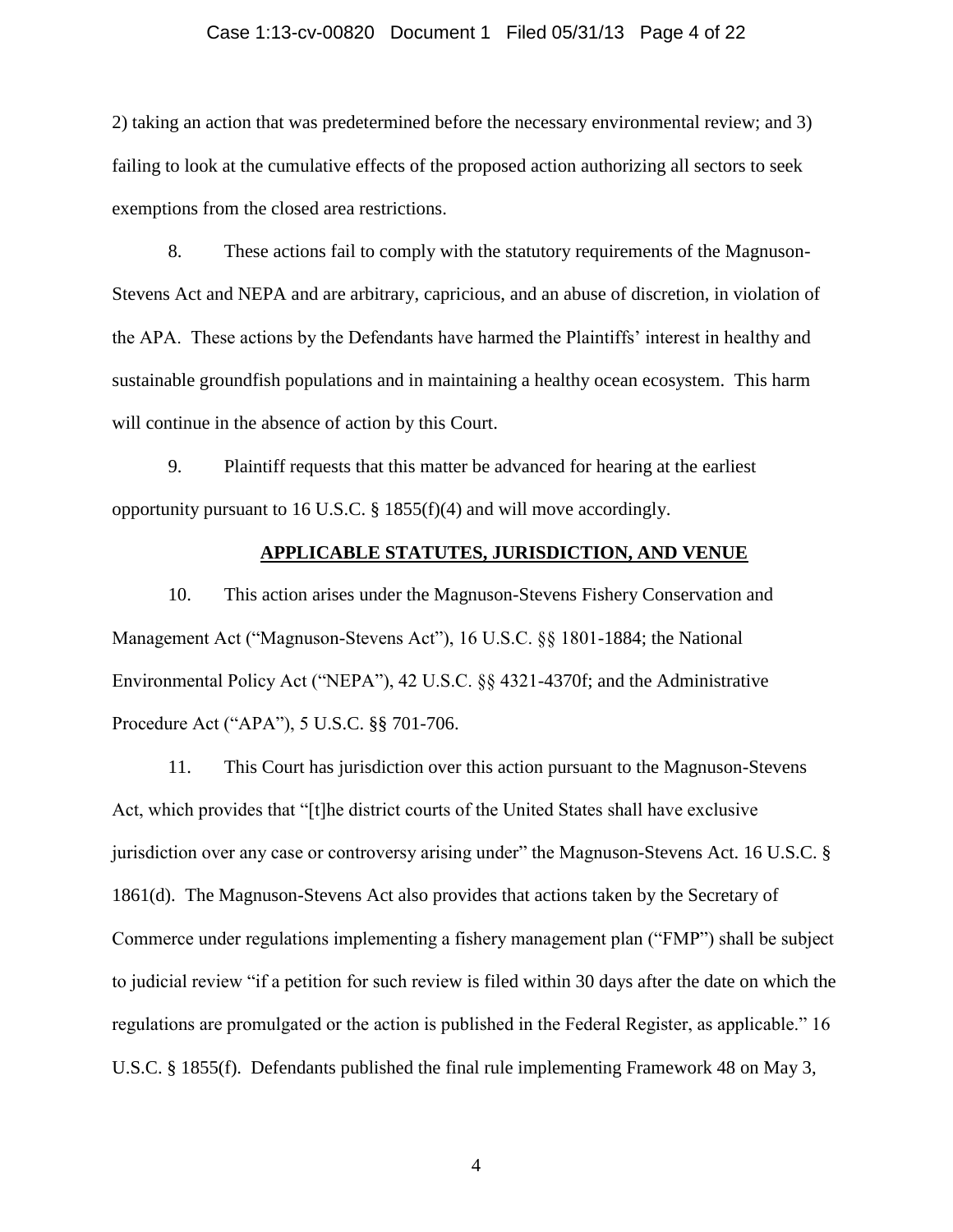### Case 1:13-cv-00820 Document 1 Filed 05/31/13 Page 5 of 22

2013 in the Federal Register. Plaintiffs are filing this Complaint within thirty (30) days of publication of that final rule. This Court, further, has jurisdiction over this action pursuant to the APA, which provides that final agency action for which there is no other adequate remedy in a court is subject to judicial review. 5 U.S.C. §§ 701-706.

12. This Court also has jurisdiction over this action pursuant to 28 U.S.C. § 1331 (federal question jurisdiction), which grants the district courts "original jurisdiction of all civil actions arising under the . . . laws . . . of the United States" and 28 U.S.C. § 1361, which grants the district courts "original jurisdiction of any action in the nature of mandamus to compel an officer or employee of the United States or any agency thereof to perform a duty owed to the plaintiff."

13. This Court has the authority to grant declaratory relief pursuant to the Declaratory Judgment Act, 28 U.S.C.  $\S$  2201 – 2202, and may grant relief pursuant to the Magnuson-Stevens Act, 16 U.S.C. §§ 1861(d) and 1855(f), as well as the APA, 5 U.S.C. §706.

14. Venue is properly vested in this judicial district under 28 U.S.C. § 1391 (b) & (e), where the Defendants are officers or employees of the United States and are located in this district.

#### **THE PARTIES**

15. Plaintiff, Conservation Law Foundation, Inc. is a private, not-for-profit organization incorporated in Boston, Massachusetts. CLF is dedicated on behalf of its members to protecting natural resources in New England, including marine wildlife and their habitats and coastal and ocean resources. To further these goals, CLF undertakes litigation and other legal advocacy on behalf of its members' interests, promotes public awareness, education, and citizen involvement in the conservation of marine wildlife and resources, and supports programs for the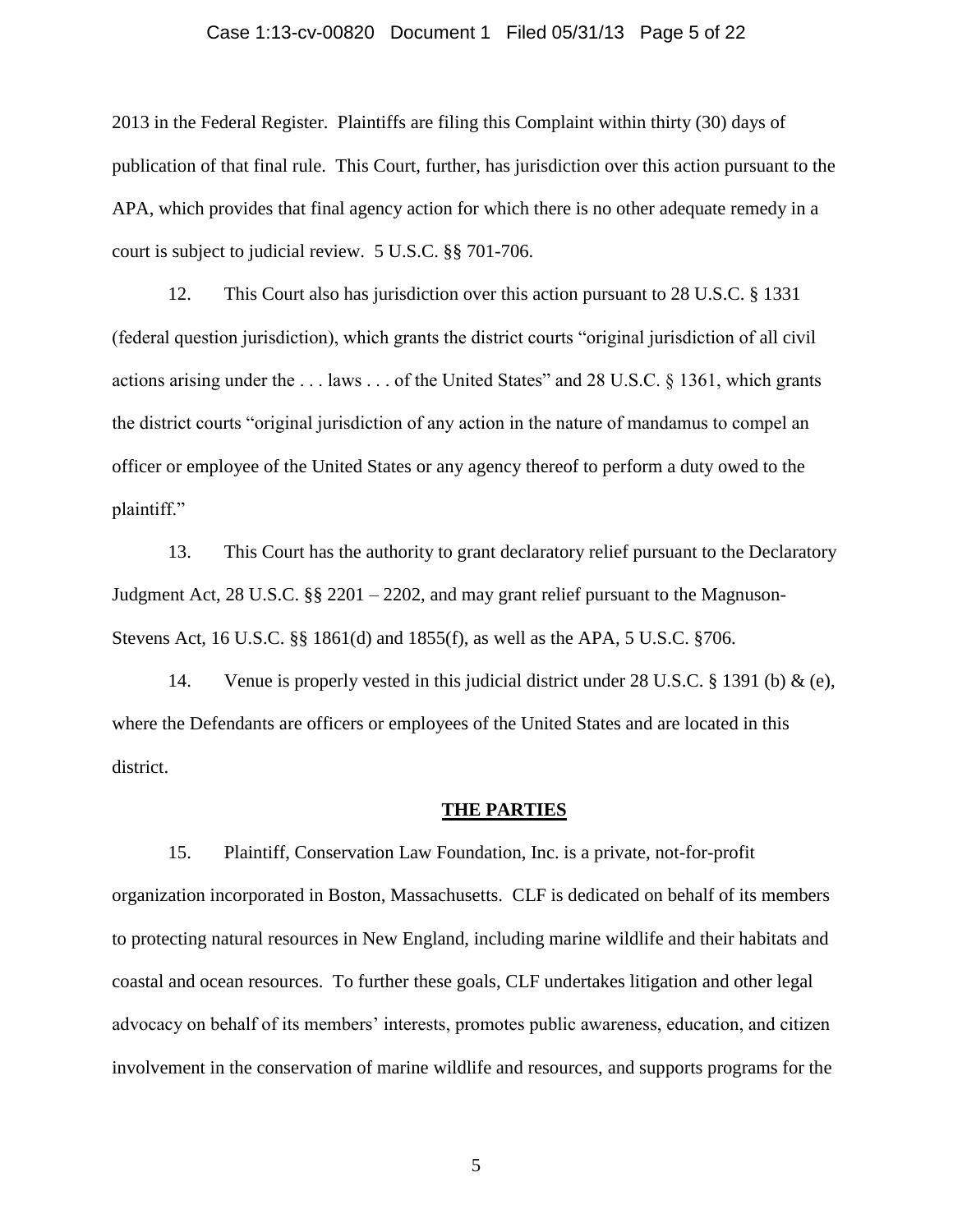#### Case 1:13-cv-00820 Document 1 Filed 05/31/13 Page 6 of 22

conservation of marine wildlife and their habitats. CLF was the plaintiff in *Conservation Law Found. of New England v. Franklin,* 989 F.2d 54 (1st Cir.1993)*,* a lawsuit brought in 1991 that resulted in a consent decree committing Defendants to the first schedule for developing a plan to rebuild overfished groundfish populations in New England. Since that time, CLF has been a party both as a plaintiff and as an intervenor-defendant in a number of lawsuits involving the application of the Magnuson-Stevens Act, NEPA, and the APA to fishery management issues in New England. CLF has 4,092 members, including 3,494 members in New England coastal states. CLF's members consume local commercially caught groundfish and use and enjoy fish and related marine resources off the New England coasts for recreational, commercial, educational, and scientific purposes. CLF and its members have a direct interest in healthy fisheries and a healthy marine ecosystem. Members of CLF include fishermen, divers, scientists, consumers of local commercially caught groundfish, and other concerned citizens who are directly and adversely affected by the failure of the Defendants to ensure full and proper compliance with the Magnuson-Stevens Act, NEPA and the APA by illegally reopening these groundfish closed areas. These interests have been adversely affected and–unless the relief sought in this complaint is granted–will continue to be adversely affected and irreparably injured by defendants' unlawful failure to perform their non-discretionary duties under the Magnuson-Stevens Act, NEPA, and the APA.

16. Defendant Rebecca M. Blank is Acting Secretary of the United States Department of Commerce ("Secretary"). She is sued in her official capacity as the chief officer of the Department charged with overseeing the proper administration and implementation of NEPA and the Magnuson-Stevens Act, including provisions of that Act that are at issue in this matter.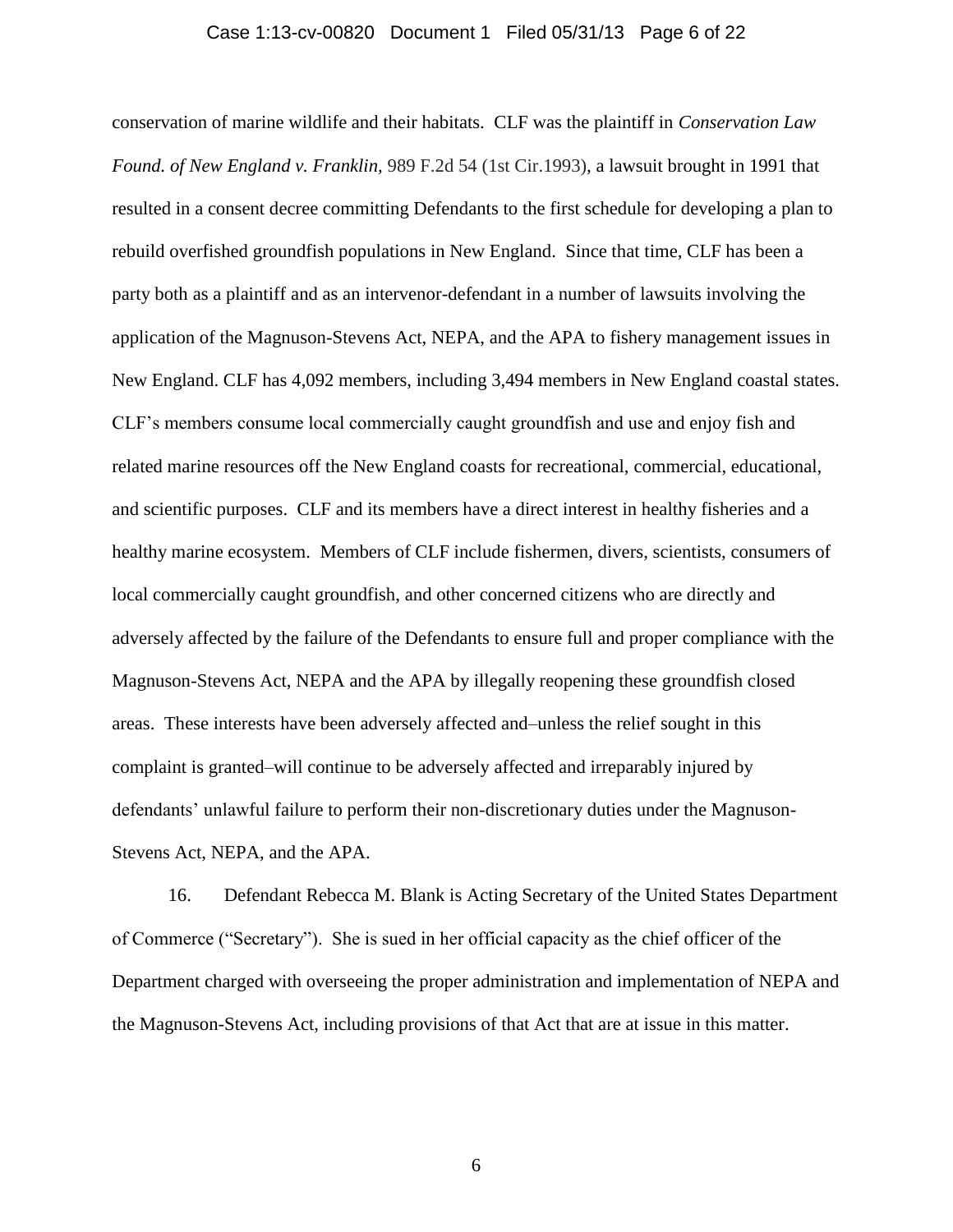#### Case 1:13-cv-00820 Document 1 Filed 05/31/13 Page 7 of 22

17. Defendant National Oceanic and Atmospheric Administration ("NOAA") is an agency of the United States Department of Commerce with supervisory responsibility for the National Marine Fisheries Service. The Secretary of the Department of Commerce has delegated responsibility to ensure compliance with the Magnuson-Stevens Act to NOAA, which in turn has sub-delegated that responsibility to the National Marine Fisheries Service.

18. Defendant National Marine Fisheries Service ("NMFS" or "Fisheries Service") is an agency of the United States Department of Commerce that has been delegated the responsibility to review Fishery Management Plans ("FMPs") and amendments to those plans and to issue implementing regulations. NMFS is the United States government agency with primary responsibility to ensure that the requirements of the Magnuson-Stevens Act are followed and enforced, including the requirements at issue in this matter.

### **STATUTORY AND REGULATORY BACKGROUND**

#### **MAGNUSON-STEVENS ACT**

19. The Magnuson-Stevens Act is designed to conserve and manage fish populations in the United States territorial waters and in the exclusive economic zone, which extends from the boundaries of state waters (3 miles from shore) to 200 miles offshore or to an international boundary with neighboring countries. 16 U.S.C. § 1801(b)(1). The Magnuson-Stevens Act creates eight regional fishery management councils and requires them to prepare FMPs for all fisheries under their authority that require conservation and management. 16 U.S.C. §1852(a)  $\&$  $(h)(1)$ .

20. All FMPs and regulations implementing FMPs are subject to final review and approval by NMFS to ensure that they comply with the requirements of the Magnuson-Stevens Act and other applicable laws and requirements. 16 U.S.C. § 1854(a) & (b).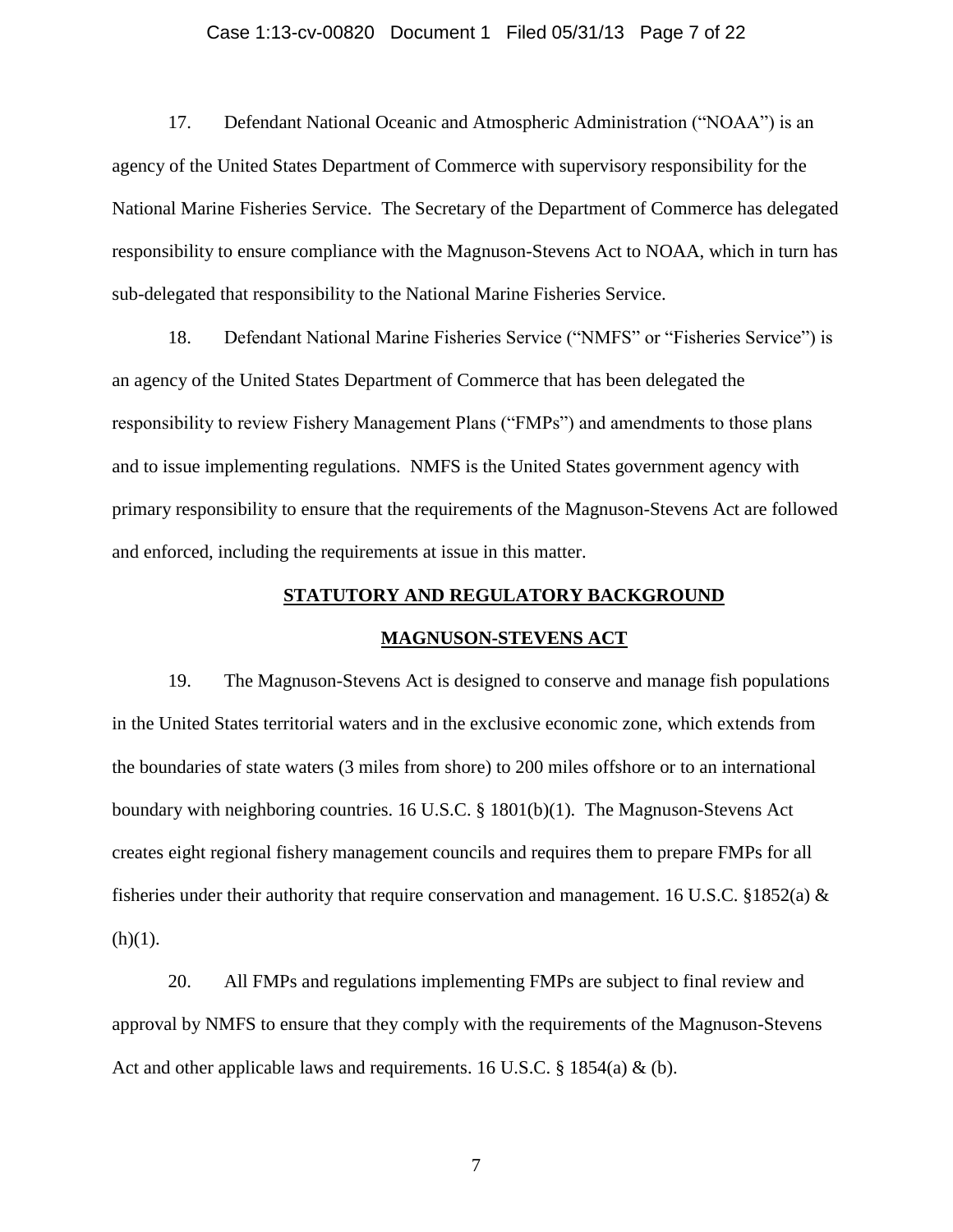21. In enacting the Magnuson-Stevens Act, Congress found *inter alia* that:

(2) Certain stocks of fish have declined to the point where their survival is threatened, and other stocks of fish have been so substantially reduced in number that they could become similarly threatened as a consequence of (A) increased fishing pressure, (B) the inadequacy of fishery resource conservation and management practices and controls, or (C) direct and indirect habitat losses which have resulted in a diminished capacity to support existing fishing levels.

\* \* \* \* \*

(9) One of the greatest long-term threats to the viability of commercial and recreational fisheries is the continuing loss of marine … habitats. Habitat considerations should receive increased attention for the conservation and management of fishery resources of the United States.

16 U.S.C. § 1801(a)(2), (9).

22. The Magnuson-Stevens Act requires that FMPs, FMP amendments, and any regulations promulgated to implement such FMPs must be consistent with the "National

Standards" for fishery conservation and management and other requirements. 16 U.S.C. §

1851(a).

23. National Standard 2 of the Magnuson-Stevens Act requires that "[c]onservation

and management measures shall be based upon the best scientific information available." 16

U.S.C. § 1851(a)(2).

24. The Magnuson-Stevens Act also requires that any FMP "minimize to the extent

practicable adverse effects on [essential fish] habitat caused by fishing…." 16 U.S.C. §

1853(a)(7). NMFS has produced Essential Fish Habitat Consultation Guidance that defines

"adverse effects" to be:

[A]ny impact which reduces the quality and/or quantity of essential fish habitat. Adverse effects may include direct or indirect physical, chemical, or biological alterations of the waters or substrate and loss of, or injury to, benthic organisms, prey species or their habitat, and other ecosystem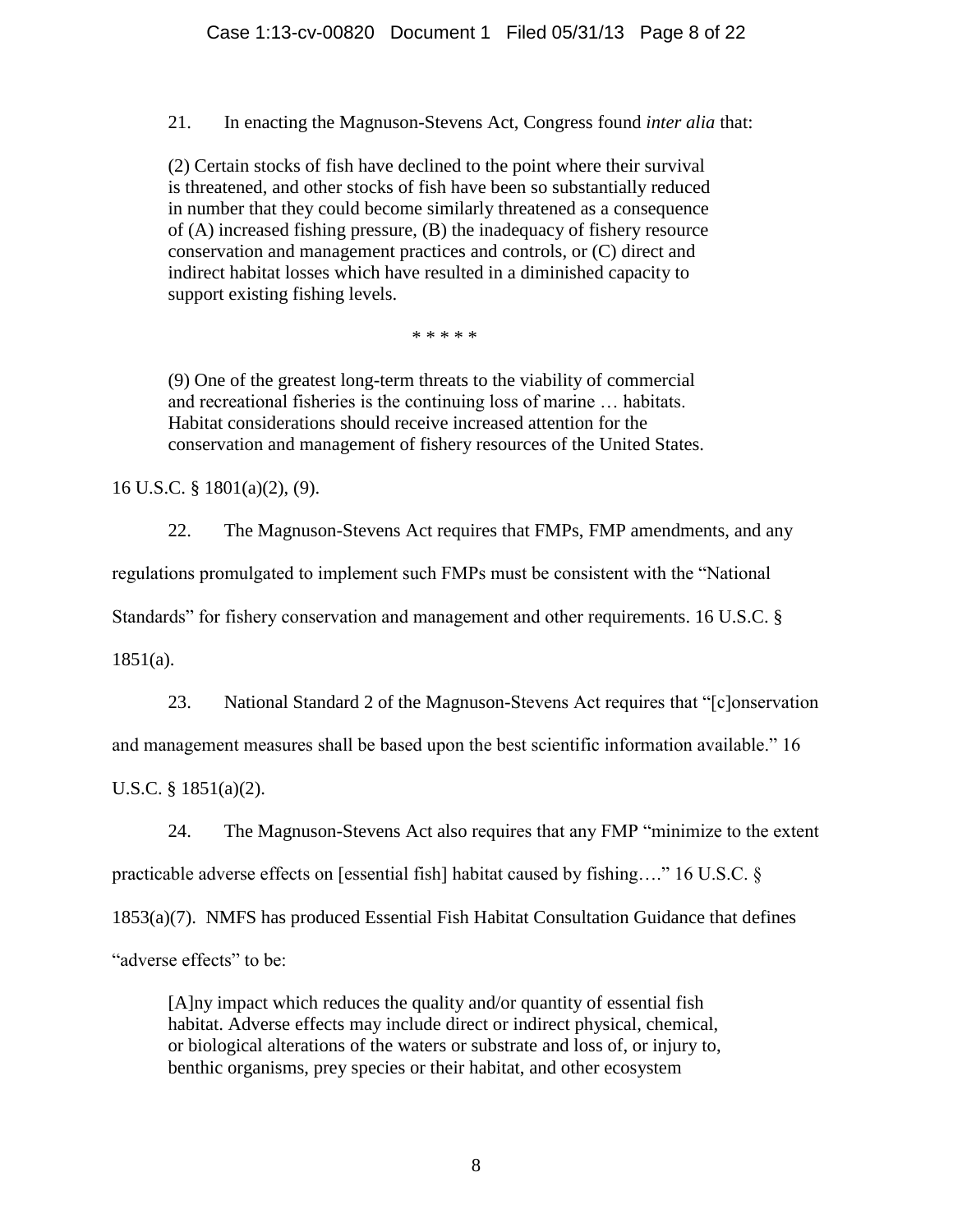components, if such modifications reduce the quality and/or quantity of essential fish habitat (EFH).

National Marine Fisheries Service, Essential Fish Habitat Consultation Guidance, version 1.1, at iv (Apr. 2004).

## **NATIONAL ENVIRONMENTAL POLICY ACT**

25. Congress enacted the National Environmental Policy Act ("NEPA") to "promote efforts which will prevent or eliminate damage to the environment . . . ." 42 U.S.C. § 4321. To achieve this goal, NEPA requires federal agencies to fully consider and disclose the environmental consequences of an agency action before proceeding with that action. *See id*. § 4332(C); 40 C.F.R. §§ 1501.2, 1502.5.

26. The cornerstone of NEPA is the environmental impact statement. An EIS is required for all "major Federal actions significantly affecting the quality of the human environment." 42 U.S.C. § 4332(C); 40 C.F.R. § 1501.4. It must provide a "full and fair discussion of significant environmental impacts and … inform decisionmakers and the public of the reasonable alternatives which would avoid or minimize adverse impacts or enhance the quality of the human environment." 40 C.F.R. § 1502.1.

27. In an EIS, the federal agency must identify the direct, indirect, and cumulative impacts of the proposed action and consider alternative actions and their impacts. *See* 42 U.S.C.  $§$  4332(C).

28. Agencies must consider "[c]onnected actions," "[c]umulative actions," and "[s]imilar actions" together in one environmental impact statement.  $40 \text{ C.F.R. }$  §  $1508.25(a)(1)$ -(3). Actions are "connected actions" if they: a. "[a]utomatically trigger other actions which may require environmental impact statements," b. "[c]annot or will not proceed unless other actions are taken previously or simultaneously;" or c. "[a]re interdependent parts of a larger action and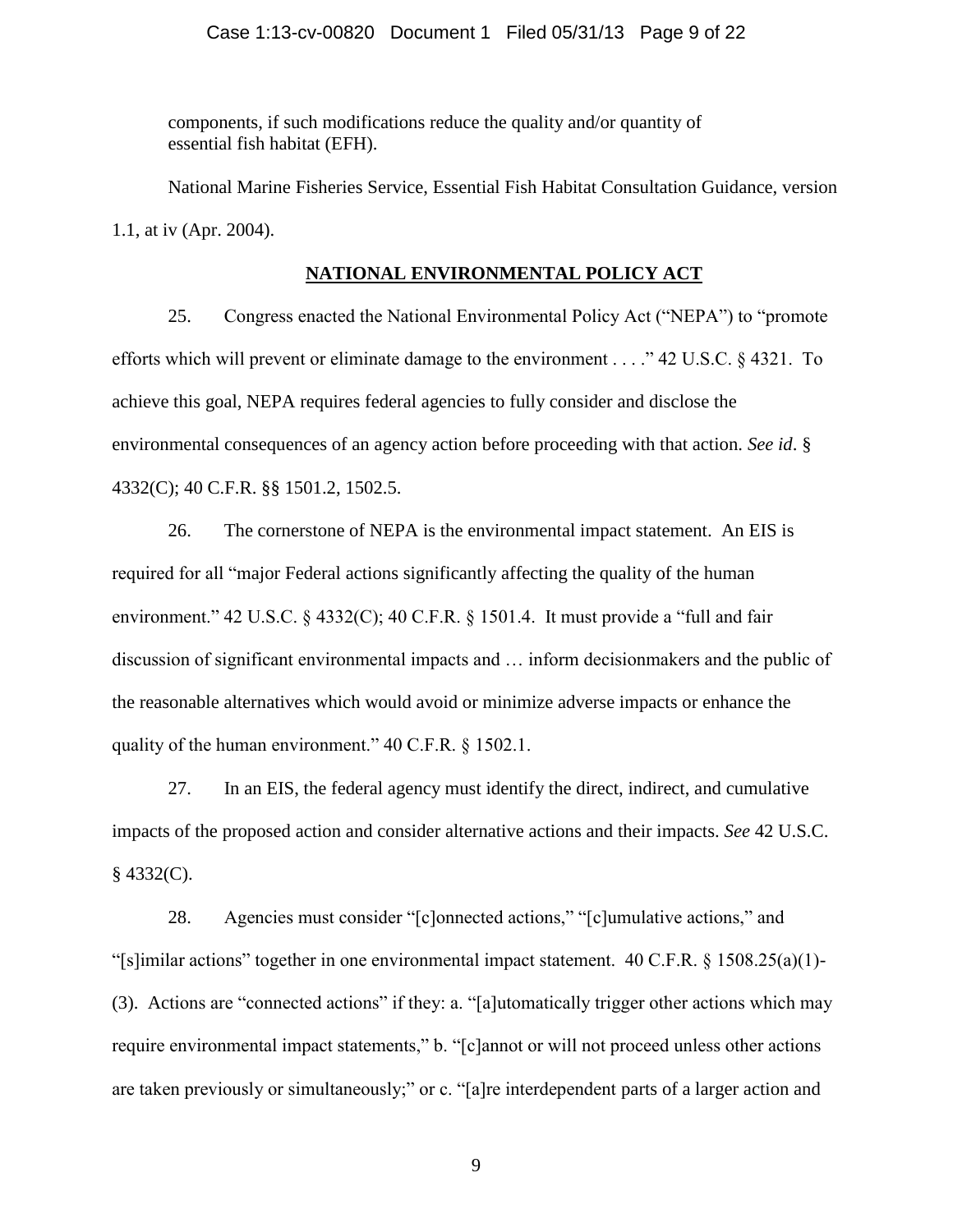#### Case 1:13-cv-00820 Document 1 Filed 05/31/13 Page 10 of 22

depend on the larger action for their justification." *Id*. § 1508.25(a)(1)(i)-(iii).

29. The APA confers a right of judicial review on any person adversely affected by agency action. 5 U.S.C. § 702. The APA provides that the reviewing court "shall … hold unlawful and set aside agency action, findings, and conclusions found to be — arbitrary, capricious, an abuse of discretion, or otherwise not in accordance with law," and shall "compel agency action unlawfully withheld or unreasonably delayed." 5 U.S.C. § 706.

30. NMFS's issuance of its Final Rule implementing the measures in Framework 48 to the Groundfish FMP and its associated environmental analysis ("EA") is an "agency action" subject to judicial review under the APA.

#### **HISTORY OF ESSENTIAL FISH HABITAT PROTECTION IN NEW ENGLAND**

31. The groundfish fishery in New England has historically been viewed as the region's most iconic fishery and has played a critical role in the coastal economies from Maine to Connecticut for hundreds of years. The New England groundfish fishery is dominated by vessels that drag heavy nets called bottom or "otter" trawls on or near the bottom of the ocean. Other significant gear types in the fishery include gillnets that ensnare fish and hook and line gear that catch groundfish with baited hooks.

32. In the late 20th century, several groundfish populations collapsed under the pressure of overfishing from the U.S. fleet and from habitat damage from fishing gear. Fishery managers have struggled since that time to end overfishing and rebuild depleted fish populations.

33. In response to litigation by CLF and others, attempts to end overfishing and protect critical habitat began in 1994, and formal rebuilding plans for many groundfish populations were implemented in 2004. The five year-round groundfish closures that are the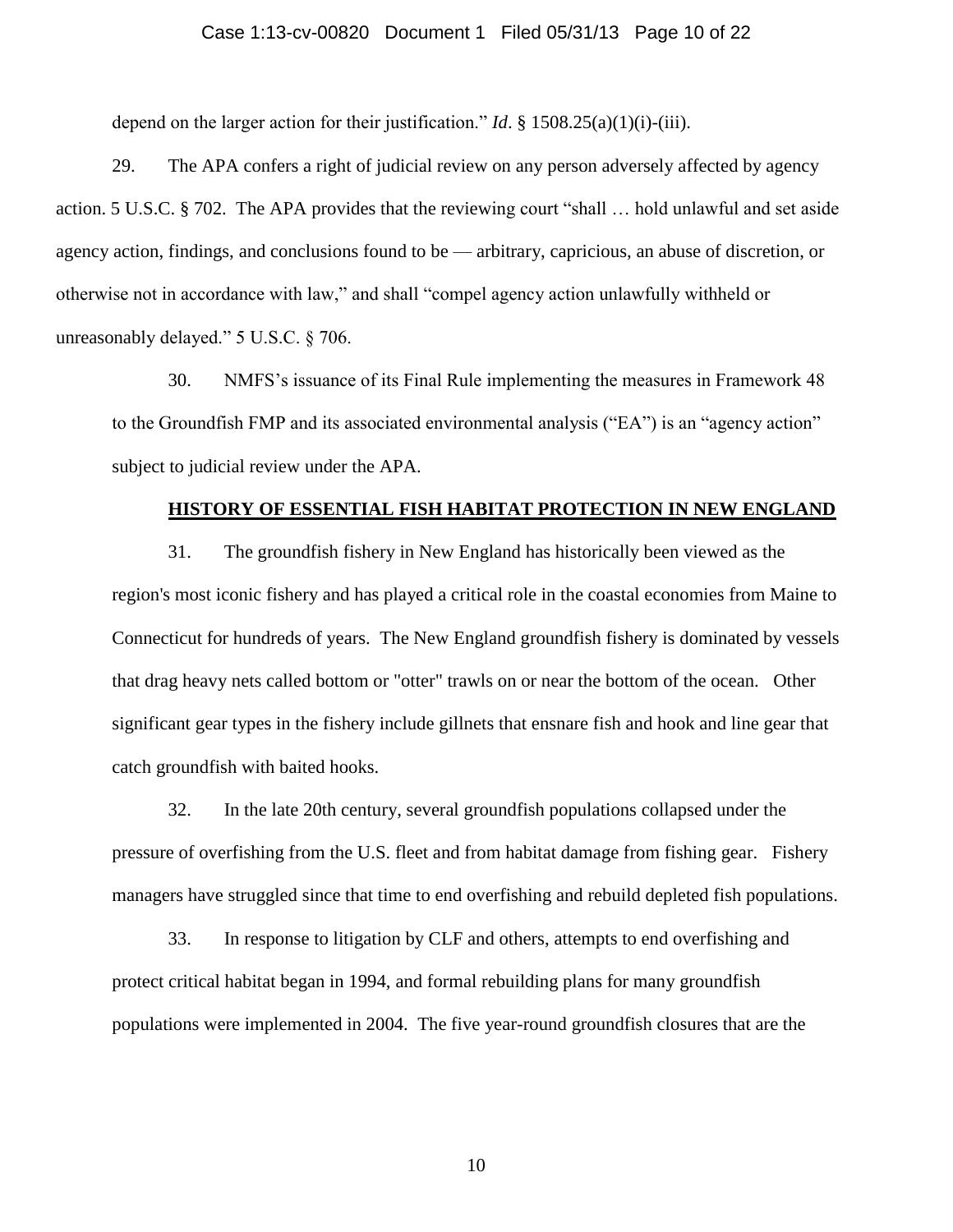#### Case 1:13-cv-00820 Document 1 Filed 05/31/13 Page 11 of 22

focus of this challenge were created by various Groundfish FMP amendments between 1994 and 2004.

34. The Sustainable Fisheries Act, Pub. L. No. 104-297, 110 Stat. 3559 (1996), partially in response to the New England groundfish problems, created new legal requirements for fishery management councils and Defendants to identify and minimize to the extent practicable the impacts of fishing gears on the areas in the ocean that were particularly important to the productivity and health of managed stocks, referred to as their "essential fish habitat" ("EFH"). The New England Council and the Fisheries Service approved an "Omnibus EFH Plan" for all the fisheries under the council's jurisdiction in1998.

35. Conservation groups challenged that approval. The reviewing court held that the Fisheries Service had not adequately met their NEPA obligations with respect to the protection of essential fish habitat: "Defendants' EAs are insufficient, and violate the mandates and principles underlying NEPA. Consequently, Plaintiffs' Motion shall be granted, and Federal Defendants' Motion denied, as to this claim. Furthermore, Defendants are ordered to perform a new and thorough EA or EIS as to each EFH Amendment, in compliance with the requirements of NEPA." *American Oceans Campaign v. Daley,* 183 F.Supp.2d 1, 21 (D.D.C. 2000). The court issued an injunction against implementation of any of the EFH Amendments approved by the Defendants until a full NEPA-compliant environmental review took place. *Id.*

36. The *AOC v. Daley* Defendants negotiated a Joint Stipulation and Proposed Order setting forth the schedule by which Defendants would come into compliance with the 1996 Sustainable Fisheries Act requirements to minimize impacts on EFH, which was entered as an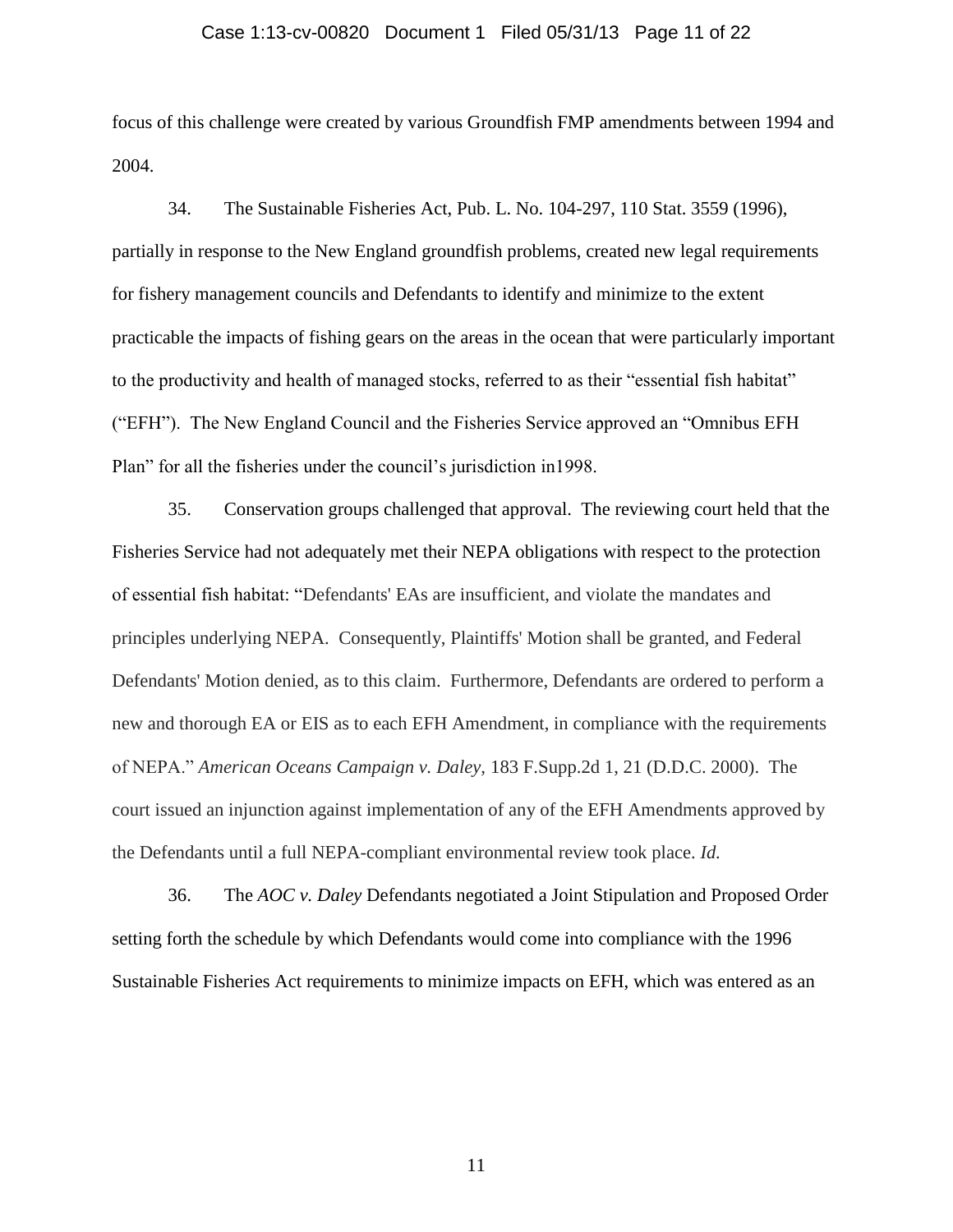#### Case 1:13-cv-00820 Document 1 Filed 05/31/13 Page 12 of 22

order of the Court on December 17, 2001. No. 99–00982  $(D.D.C).<sup>1</sup>$  The relevant terms of that Order required the Fisheries Service to undertake and complete a full environmental impact statement on Essential Fish Habitat related to the groundfish fishery by May 31, 2004 with a record of decision issuing by July 1, 2004. *Id.* A true and correct copy of the Joint Stipulation and Order is attached hereto as Attachment 1 and incorporated herein.

37. The New England Council and the Fisheries Service responded to the *AOC v. Daley* decision in two ways. First, they incorporated management actions they believed to be responsive to the decision into the EFH analysis for Amendment 13 to the Groundfish FMP. *See, e.g.,* Preamble to Final Rule Approving Amendment 13 to the Northeast Multispecies FMP at 69 Fed. Reg. 22,906, 29,223 (Apr. 27, 2004).Second, they commenced work on the analysis and environmental review of an amendment called Amendment 2 to the Omnibus EFH Amendment ("Omnibus EFH Amendment 2").

38. The two actions were closely related and overlapping in time. In fact, the Fisheries Service's approval of the EFH portions of Amendment 13 specifically referred to the additional EFH work that was just commencing under Amendment 2 of the Omnibus EFH Plan. *Preamble to Amendment 13 Final Rule,* 69 Fed. Reg. 22,923.

39. Omnibus EFH Amendment 2 and its programmatic Environmental Impact Statement being prepared concurrently under NEPA, were first publicly noticed and scoped in the Federal Register on February 24, 2004. The purpose of Omnibus EFH Amendment 2 was to "develop a comprehensive EFH Management Plan that will minimize adverse effects on EFH to the extent practicable, through actions that will apply to all Council managed fisheries." 69 Fed. Reg. 8367, 8368 (Feb. 24, 2004). This amendment was designed to comprehensively look at the

 $\overline{a}$ 

<sup>&</sup>lt;sup>1</sup> The Joint Stipulation and Order were later amended in 2003 but not in ways that affect the obligations set up in the primary document with respect to groundfish EFH.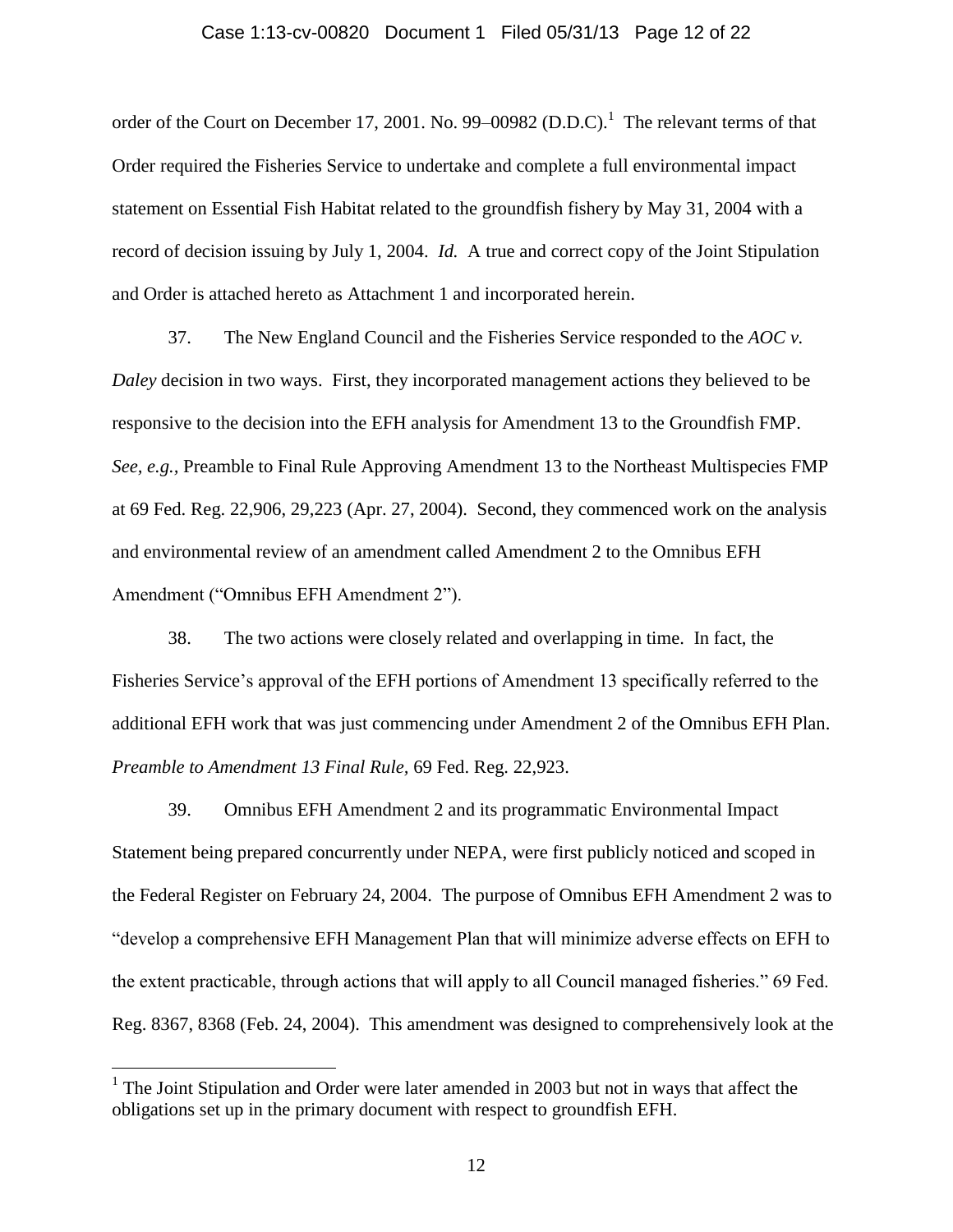#### Case 1:13-cv-00820 Document 1 Filed 05/31/13 Page 13 of 22

individual and cumulative effects of all fishing gears on all EFH with an objective of minimizing the impacts on those fishing gears on that EFH to the extent practicable as required by law.

40. Omnibus EFH Amendment 2 is still under development today, more than nine years later. The Fisheries Service has delayed the environment review process through several changes in the approach as well as a number of expansions to the scope of the amendment. The scope of Omnibus EFH Amendment 2 was expanded most recently in 2011 when the New England Council and the Fisheries Service decided to explicitly integrate the consideration of any changes to the areas in New England waters that were then closed to multispecies groundfishing gears under the Groundfish FMP with its analytical process to protect EFH comprehensively through Omnibus EFH Amendment 2. *See* 76 Fed. Reg. 35,408, 35,408-09 (June 17, 2011).

41. Under the Groundfish FMP, a number of areas in the ocean off New England have been closed to groundfishing fishing and damaging bottom-tending fishing gear. In some cases, closures are temporary and seasonal. In other cases, including the five large areas affected by the rule challenged here, closures are year-round and permanent. *See*  http://www.nero.noaa.gov/nero/regs/infodocs/MultsClosedAreas.pdf. Some of these areas have been partially or entirely closed to gears capable of catching groundfish for nearly 20 years and more natural conditions have begun to return. All of these closed areas are identified as EFH and are important for many of the groundfish stocks that continue to be overfished or are subject to overfishing.

42. The 2011 decision of the New England Council and the Fisheries Service integrated any decisions about modifying or changing those existing closed areas, including the underlying environmental reviews that would support those decisions, into the more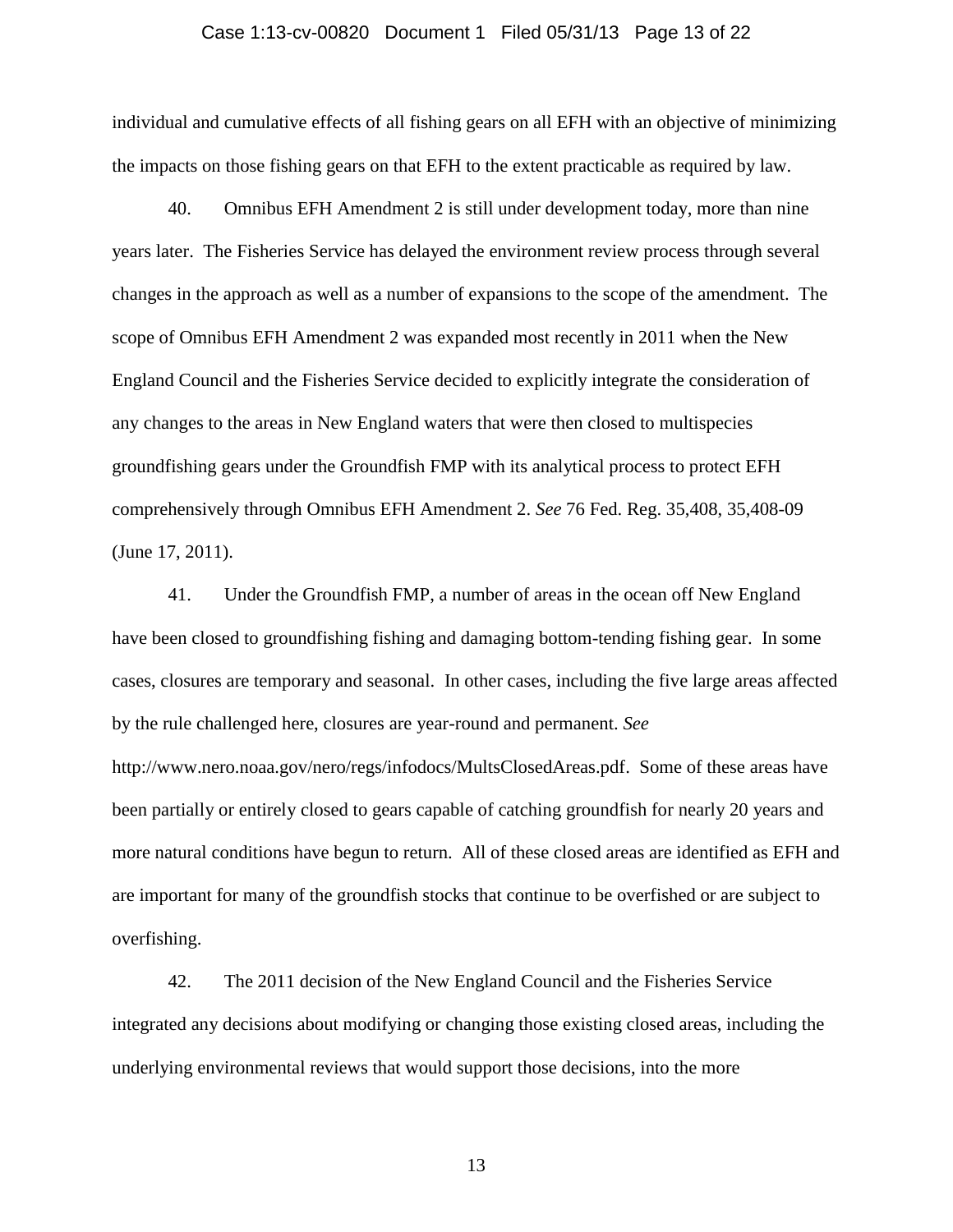#### Case 1:13-cv-00820 Document 1 Filed 05/31/13 Page 14 of 22

comprehensive and scientific evaluation of minimizing fishing gear impacts on essential fish habitat throughout the New England Council's fishery jurisdiction. It is those year-round, existing groundfish closed areas that were just integrated into Omnibus EFH Amendment 2 that Defendants now propose to break off once more through the challenged action. CLF formally commented in support of this integrated environmental and management review of any decisions about changes to the current closed areas with the decisions in Omnibus EFH Amendment 2 in a letter to the New England Council dated July 18, 2011.

43. The New England Council and Fisheries Service staff are continuing to work and collect available data and scientific information for purposes of Omnibus EFH Amendment 2 and they expect to have a draft environment review available finally for public review and comment later this year that will provide a comprehensive and integrated analysis of various alternatives to protect essential fish habitat within and outside the current set of closed areas.

44. Management measures designed to implement the Magnuson-Stevens Act with respect to "minimiz[ing] to the extent practicable adverse effects on [essential fish] habitat caused by fishing, and identify[ing] other actions to encourage the conservation and enhancement of such habitat[,]" 16 U.S.C. § 1853(a)(7), are required to be specified through a fishery management plan amendment.

### **FRAMEWORK 48 TO THE NORTHEAST GROUNDFISH FMP**

45. Under the regulations promulgated to manage the groundfish fishery (as in most other fisheries), the Fisheries Service has established procedures, known as "framework adjustments," that are used to make minor adjustments necessary to implement the FMP between amendments. 50 C.F.R. § 648.90. The purpose of a framework adjustment is to advance management options into regulations that achieve the FMP's goals and objectives without having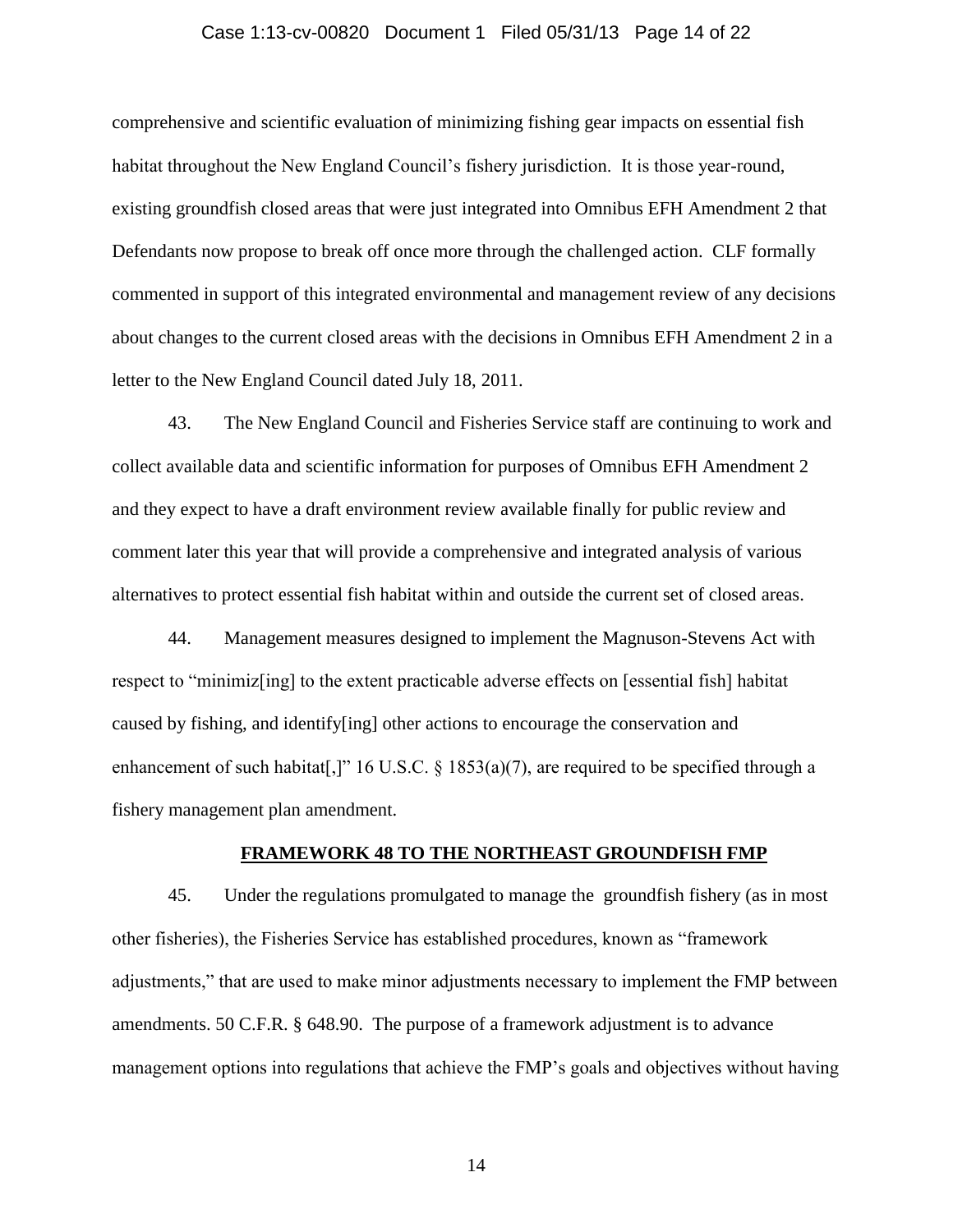#### Case 1:13-cv-00820 Document 1 Filed 05/31/13 Page 15 of 22

to observe the full procedural requirements that otherwise apply to the adoption of new or significantly modified management measures that fundamentally alter the management regime.

46. Framework 48 makes a number of management adjustments to existing regulations for implementation in the groundfish fishing year effective May 1, 2013. Relevant to this judicial review, Framework 48 fundamentally changes the Groundfish FMP by creating a process by which groups of fishermen, formally recognized by the Groundfish FMP as a "sector," can gain access to fish in the groundfish closed areas where access would otherwise be prohibited by the Groundfish FMP. 50 C.F.R.  $\S$  648.87(c)(2)(i). All of the area within the groundfish closed areas that sectors may now gain access to is designated as essential fish habitat. Best available science shows that fishing in these areas with groundfish gear will have adverse effects on this essential fish habitat.

### **CAUSES OF ACTION**

## **COUNT I: THE MAGNUSON-STEVENS ACT REQUIRES THAT MEASURES AUTHORIZING SECTOR VESSEL ACCESS TO THE GROUNDFISH YEAR\_ROUND CLOSED AREAS MUST BE IMPLEMENTED THROUGH AN FMP AMENDMENT.**

47. Plaintiff realleges and incorporates by reference paragraphs 1 through 46 of the Complaint in this First Cause of Action.

48. The Magnuson-Stevens Act prescribes that federal fisheries be managed through fishery management plans and amendments to those plans. *E.g.,* 16 U.S.C. §§ 1801(b)(4), 1852(h)(1). These plans and amendments come with important procedural requirements that ensure the adequacy of public participation in the management of these public resources, including 60-day public comment periods. *E.g.,* 16 U.S.C. § 1854(a)(1)(B).

49. In the regulation challenged here, Defendants are changing the rules that are associated with protection of essential fish habitat in New England waters as well as the rules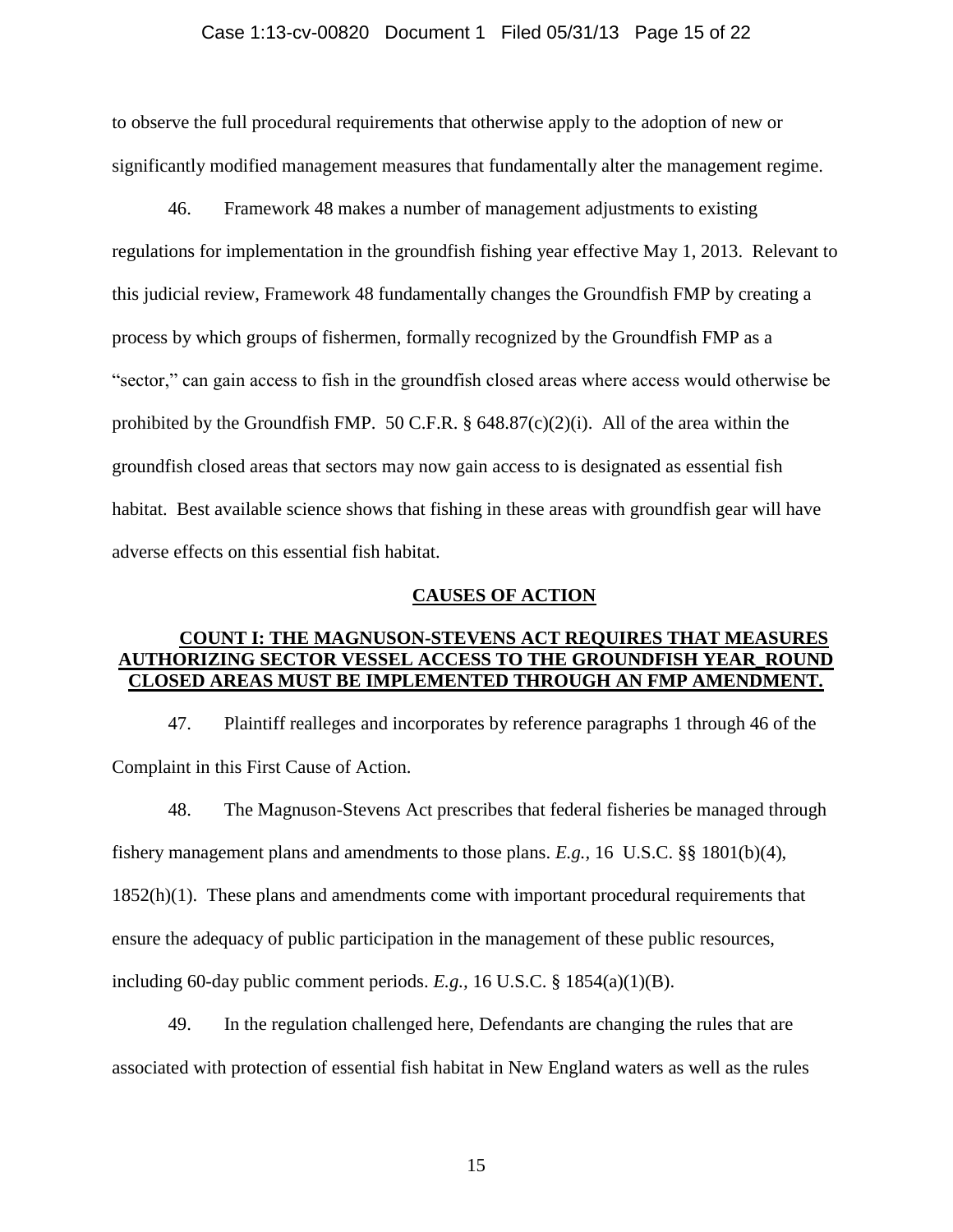#### Case 1:13-cv-00820 Document 1 Filed 05/31/13 Page 16 of 22

applicable to the existing groundfish closed areas themselves. While actions involving closed areas are included in the general list of management measures that can be taken through a framework action, 50 C.F.R. § 648.90(a)(2)(ii), a framework action cannot be inconsistent with or fundamental alter the underlying FMP. Prior to the promulgation of the regulation that is being challenged here, the Groundfish FMP prohibited groundfish vessels participating in sectors from seeking exemption from the year-round closed areas. 50 C.F.R. § 648.87(c)(2)(i)(prior to amendment).

50. The effect of the rule change is to now allow participating vessels in sectors, which comprise some 99 percent of the total annual groundfishing effort in New England, to receive approval to fish in areas greater than 5,000 square miles, roughly the size of the State of Connecticut. There are seventeen sectors with seventeen annual operating plans that are currently seeking immediate access to the closed areas for the current fishing year under this new procedure. The Fisheries Service is actively considering those seventeen exemption requests.

51. Eliminating the prohibition on sector access to closed areas through an exemption in their annual operating plans is inconsistent with and undermines the underlying FMP, which specifies that the Fisheries Service cannot exempt sectors from these provisions. Such a change is not incidental or implementing in nature; it is substantial and in direct conflict with the Groundfish FMP's objectives and explicit provisions. Moreover, the change is directly related to provisions in the Groundfish FMP that were directed in order to comply with the Magnuson-Stevens Act's requirement to minimize fishing gear impacts to essential fish habitat, which *must* be analyzed and implemented in the FMP in the first instance. 16 U.S.C. § 1853(a)(7).

52. Such a change to a fishery management plan must be effected through an amendment, not a framework adjustment. By approving the Final Rule implementing the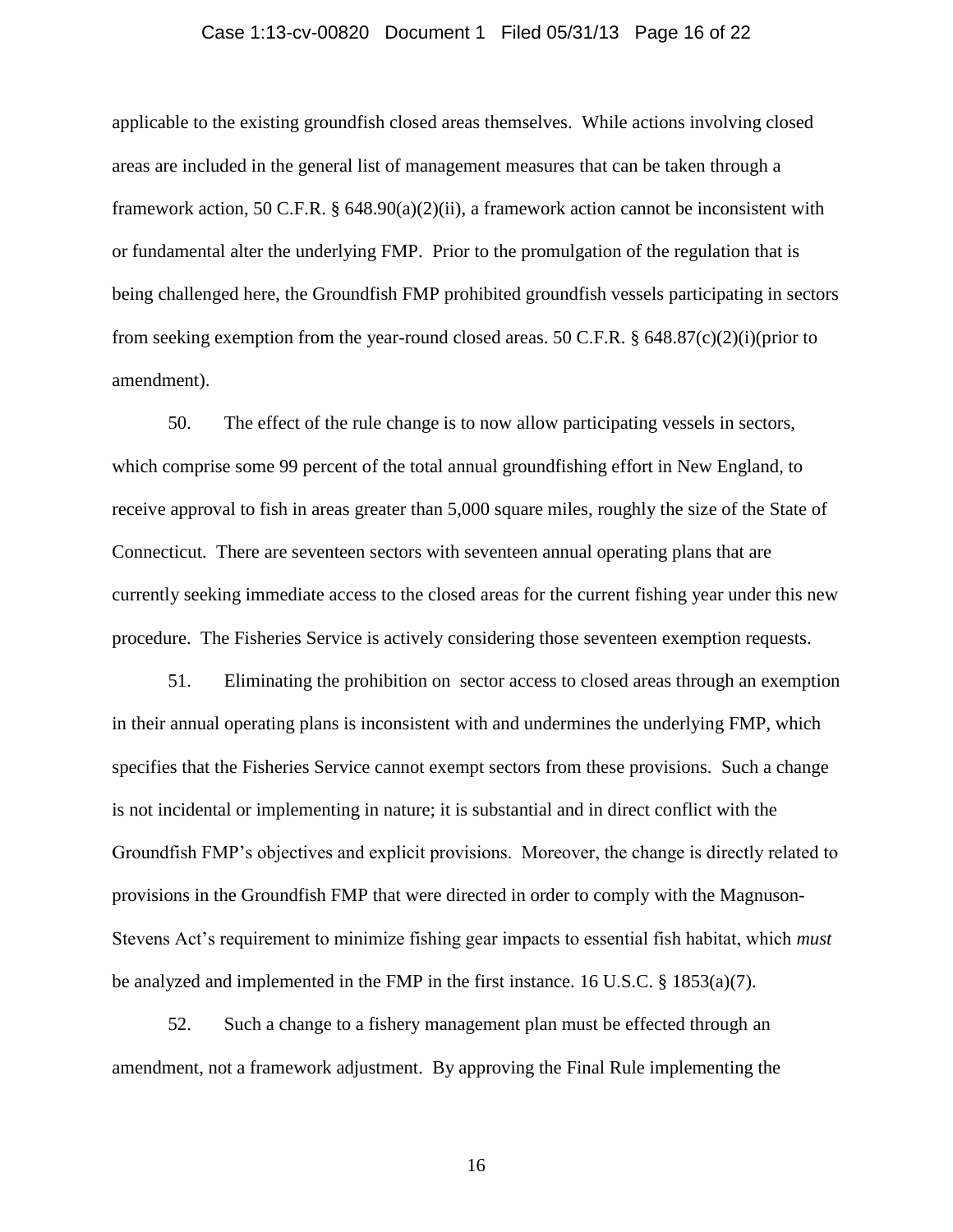### Case 1:13-cv-00820 Document 1 Filed 05/31/13 Page 17 of 22

elimination of the current sector access prohibition, Defendants have violated the Magnuson-Stevens Act and the APA.

## **COUNT II: THE SECTOR CLOSED AREA ACCESS RULE VIOLATES NEPA**

53. Plaintiff realleges and incorporates by reference paragraphs 1 through 52 of the Complaint in this Second Cause of Action.

# **A. Approval of 50 C.F.R. § 648.87(c)(2)(i) eliminating the prohibition on groundfish fishing vessel access to the groundfish closed areas was a major federal action requiring an environmental impact statement.**

54. NEPA requires all federal agencies to prepare an environmental impact statement for all major federal actions significantly affecting the quality of the human environment. *See* 42 U.S.C. § 4332(C).

55. Opening up 5,000 square miles of closed groundfish fishing areas, some of which have not been disturbed by mobile fishing gears for years, is a major federal action that will significantly affect the quality of the human environment in New England. This action was specifically prohibited by the underlying fishery management plan. The proposed rule generated more than 75,000 public comments critical of the proposal to open the closed areas in that manner.

56. NEPA requires that an agency must consider connected actions, alternatives, and impacts, including the cumulative impacts, together as part of a single EIS. *See* 40 C.F.R. § 1508.25.

57. 50 C.F.R. § 648.87(c)(2)(i) authorizes closed area access exemptions to be considered on a case-by-case manner each year with their own environmental reviews in a way that makes a cumulative environmental analysis required by NEPA impossible.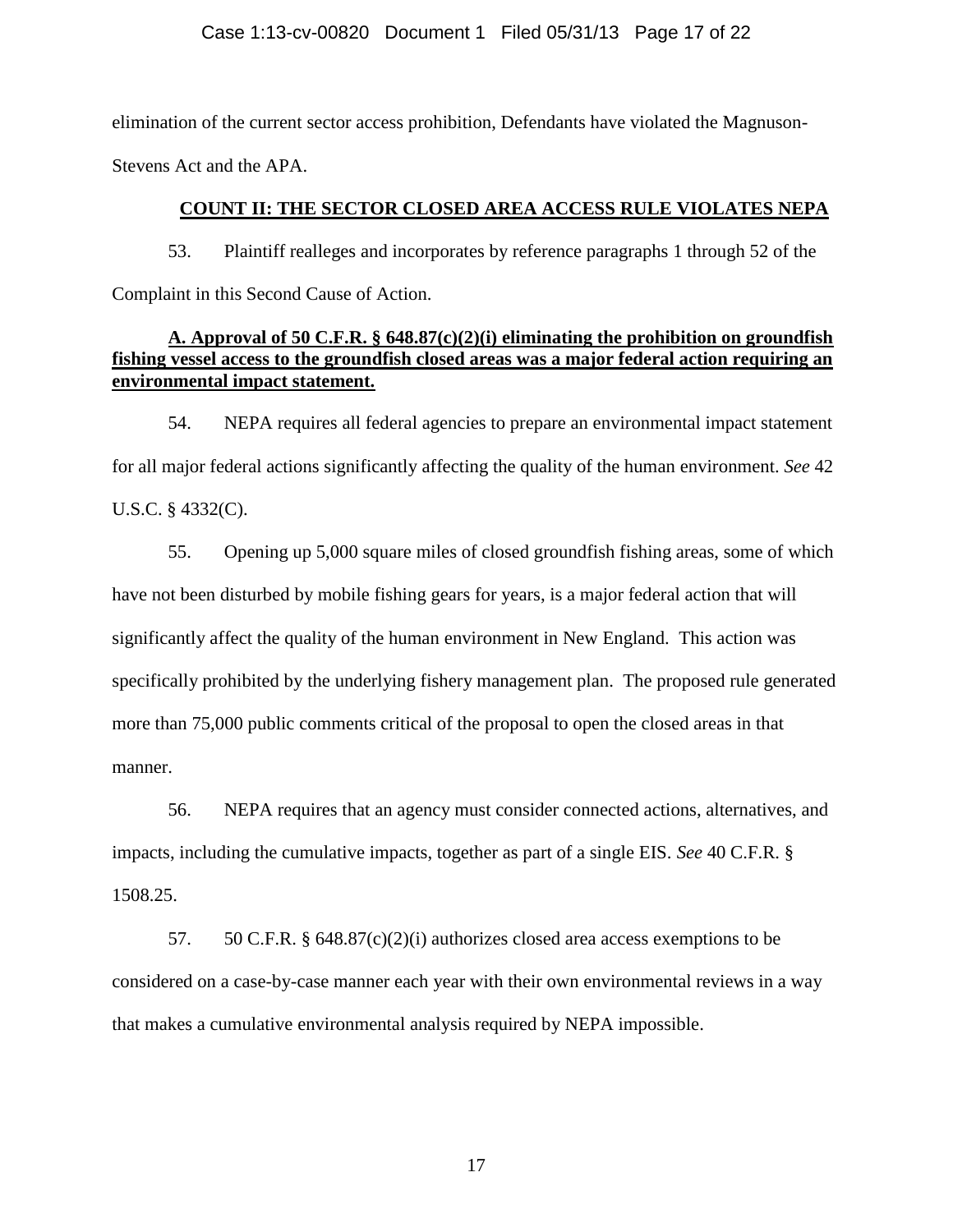#### Case 1:13-cv-00820 Document 1 Filed 05/31/13 Page 18 of 22

58. Accordingly, Defendants were required to prepare a comprehensive and cumulative EIS for Framework 48. The failure to prepare an EIS is a violation of NEPA and the APA.

## **B. The Rule Improperly Segments Environmental Review of Sector Vessel Access To The Closed Areas From the Omnibus EFH Amendment 2.**

59. The New England Council and Fisheries Service have been engaged in a nineyear process seeking to come into compliance with obligations to analyze and minimize the impacts of fishing gears to the extent practicable on EFH through the Omnibus EFH Amendment 2. The New England Council substantially approved aspects of the first phase of Omnibus EFH Amendment 2 in June 2007. Subsequently, the New England Council and the Fisheries Service expanded the scope of Omnibus EFH Amendment 2 to explicitly integrate the consideration of any new actions with respect to the minimization of fishing gear impacts with any changes to the current groundfish closed areas. 76 Fed. Reg. 35,408-09.

60. The groundfish closed areas were established to perform a variety of management functions from reducing groundfish mortality to protection of essential groundfish habitats to the protection of various productivity factors that were believed to be served by certain areas based on the best available science. That integrated analysis is almost complete, but new technical analysis on the benefits of various areas under consideration for EFH management action continues to be developed by the New England Council's technical team developing Omnibus EFH Amendment 2 and the Fisheries Service's associated NEPA review team. *See, e.g.,*  Preamble to Framework 48 Final Rule, 78 Fed. Reg. at 26,145. The New England Council and Fisheries Service are currently in the process in Omnibus EFH Amendment 2 of identifying a range of various management alternatives related to protecting EFH in the groundfish closed areas that are the focus of this challenge.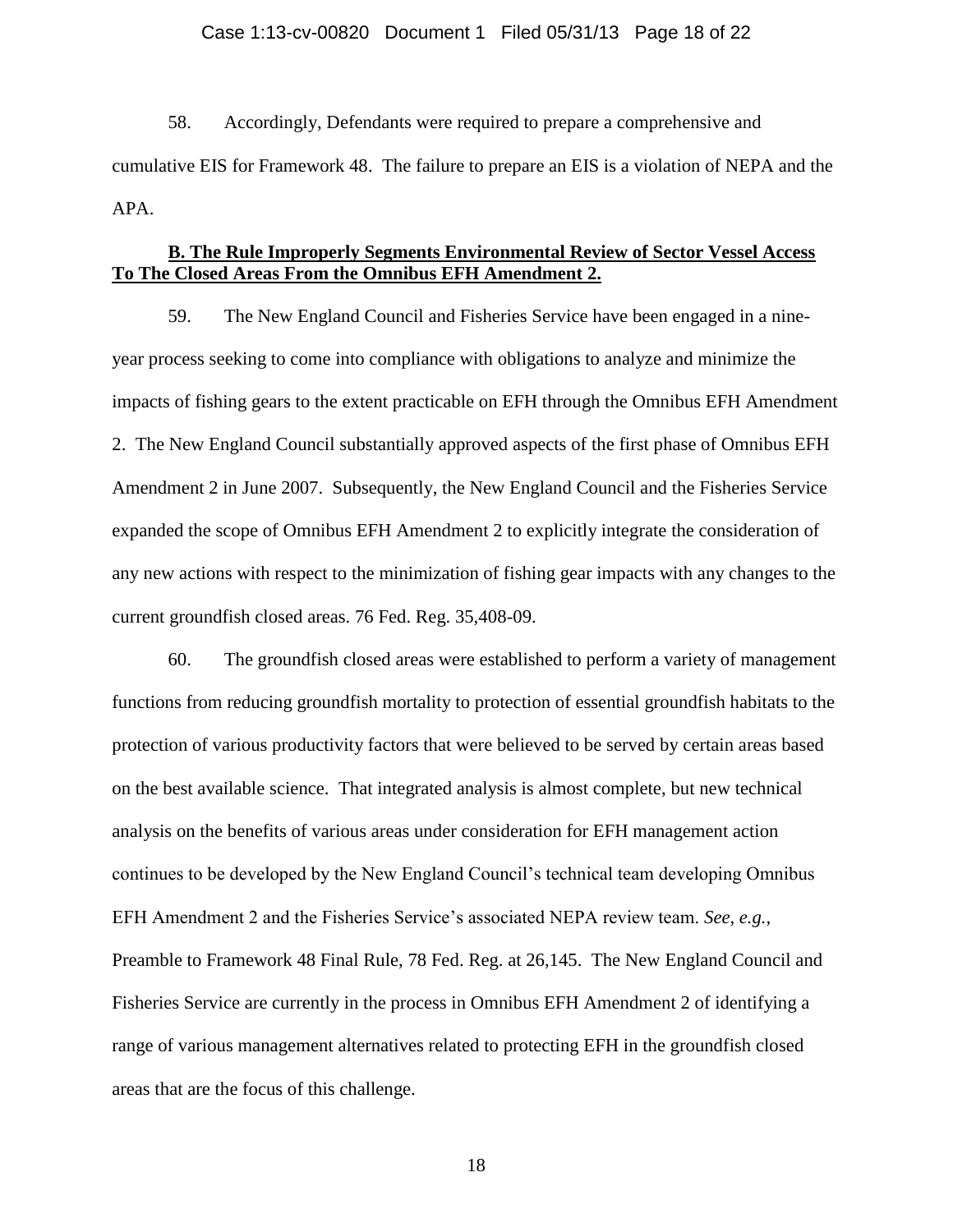#### Case 1:13-cv-00820 Document 1 Filed 05/31/13 Page 19 of 22

61. Draft environmental review documents with specific management alternatives including a "no action" (status quo) option that maintains current closed areas as year-round closed areas without sector access—are expected to be approved for review by the public in late 2013 for Omnibus EFH Amendment 2. This will be the first formal opportunity for public comment on a draft NEPA environmental review document in the nine-year process.

62. By this action approving 50 C.F.R. § 648.87(c)(2)(i), Defendants allow access to closed areas that will foreclose opportunities and alternatives in the Omnibus EFH Amendment 2 that would have secured the full spectrum of ecological benefits accrued in those areas. Sector exemptions will allow damaging groundfish gears into areas that have not been subjected to gear impacts and that have recovered aspects of their natural ecological productivity because of its closure.

63. The action approving 50 C.F.R. § 648.87(c)(2)(i) lacks independent utility. Defendants have already taken a position that the analysis of opening of the existing groundfish closed areas should be merged with the EFH analysis underway through Omnibus EFH Amendment 2 by approving the New England Council's decision to merge those analyses in its 2011 Notice of Intent to consolidate the environmental reviews. The technical staff's economic analysis only suggests neutral to small positive economic benefits associated with the approval of 50 C.F.R. § 648.87(c)(2)(i), thereby further marginalizing any arguments of independent utility of this decision.

64. Segmenting a federal action for purposes of NEPA review in this fashion violates NEPA and the APA.

# **C. The Environmental analysis of the challenged rule fails to consider a reasonable range of alternatives.**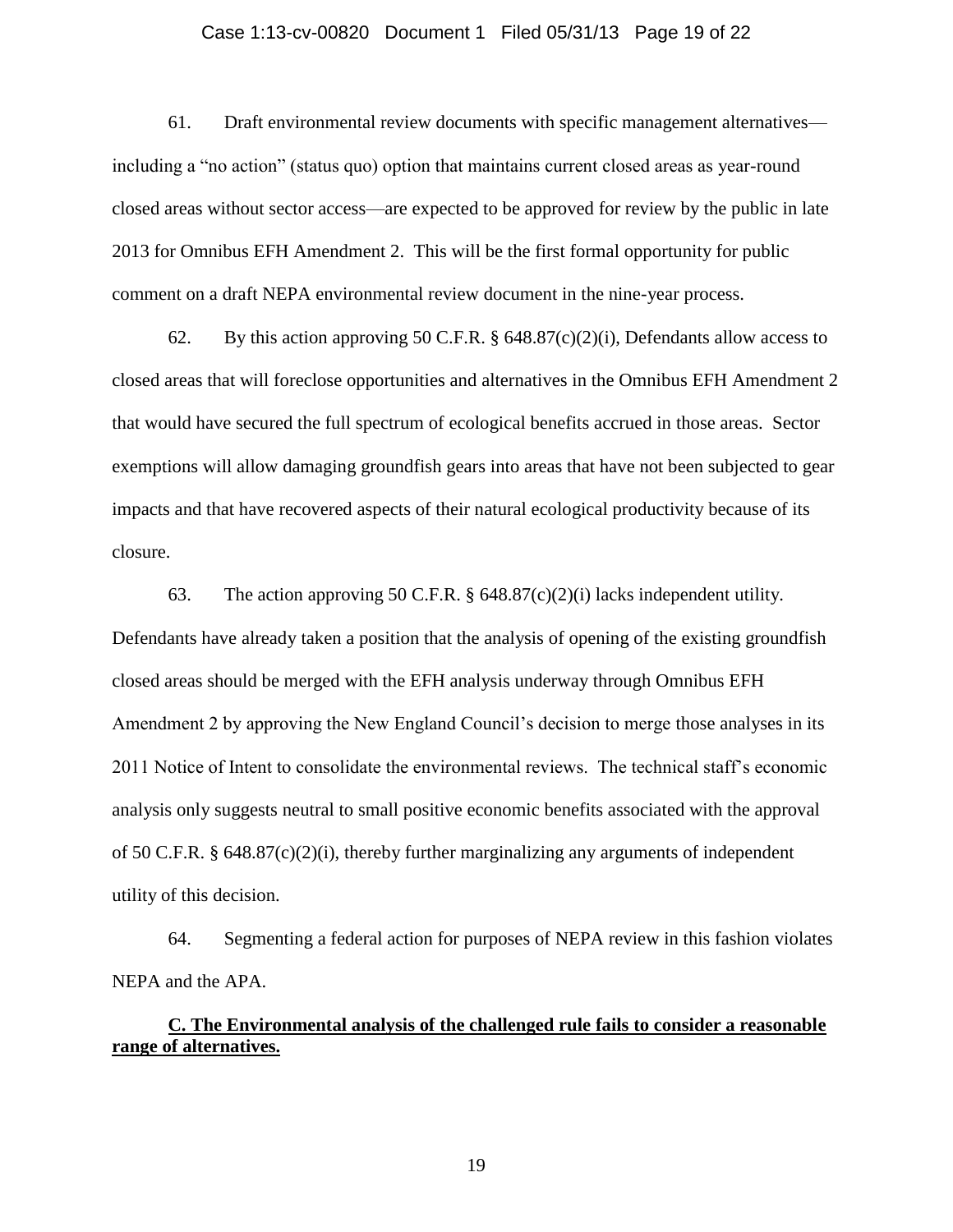#### Case 1:13-cv-00820 Document 1 Filed 05/31/13 Page 20 of 22

65. NEPA requires all federal agencies to analyze a reasonable range of alternatives related to the action opening the groundfish closed areas to sector vessels through the annual operating plans. *See* 42 U.S.C. 4332(C); 40 C.F.R. 1502.14. Defendants have failed to do so here.

66. In the public comments submitted in response to the announcement of the proposed rule, a number of alternatives were identified, from delaying access until the conclusion of Omnibus EFH Amendment 2 to the use of other existing programs such as the Exempted Fisheries Permits Program. *See* 50 C.F.R. § 600.745(b)(1). Despite the fact that this rule opens groundfish closed areas to the impacts of groundfish fishing gear for the first time in nearly 20 years, that these areas will be immediately altered by such gear, and despite the high degree of public controversy over this particular action, the environmental review is insufficient and ineffectual. Only two alternatives were considered (and insufficiently analyzed): A.) no action, and B.) the approved rule.

67. The Fisheries Service specifically states that other presumably reasonable alternatives to the rule that were identified in the environmental review process were rejected for further analysis because they would have either required a full environmental impact statement or could not be done through a framework adjustment. *See, e.g.,* Framework Adjustment 48 to Northeast Groundfish FMP, at 78 (submitted February 26, 2013), available at: http://www.nefmc.org/nemulti/index.html.

68. The scope of the potential environmental consequences of the proposed federal action was clearly known to the Fisheries Service prior to issuance of the rule. The seventeen sectors had all previously submitted specific requests to the Fisheries Service for groundfish vessel access to the closed areas in the annual operating plans for the May 2013-April 2014 fishing year. *See* 2013 Sector Operations Plans and Contracts and Allocation of Northeast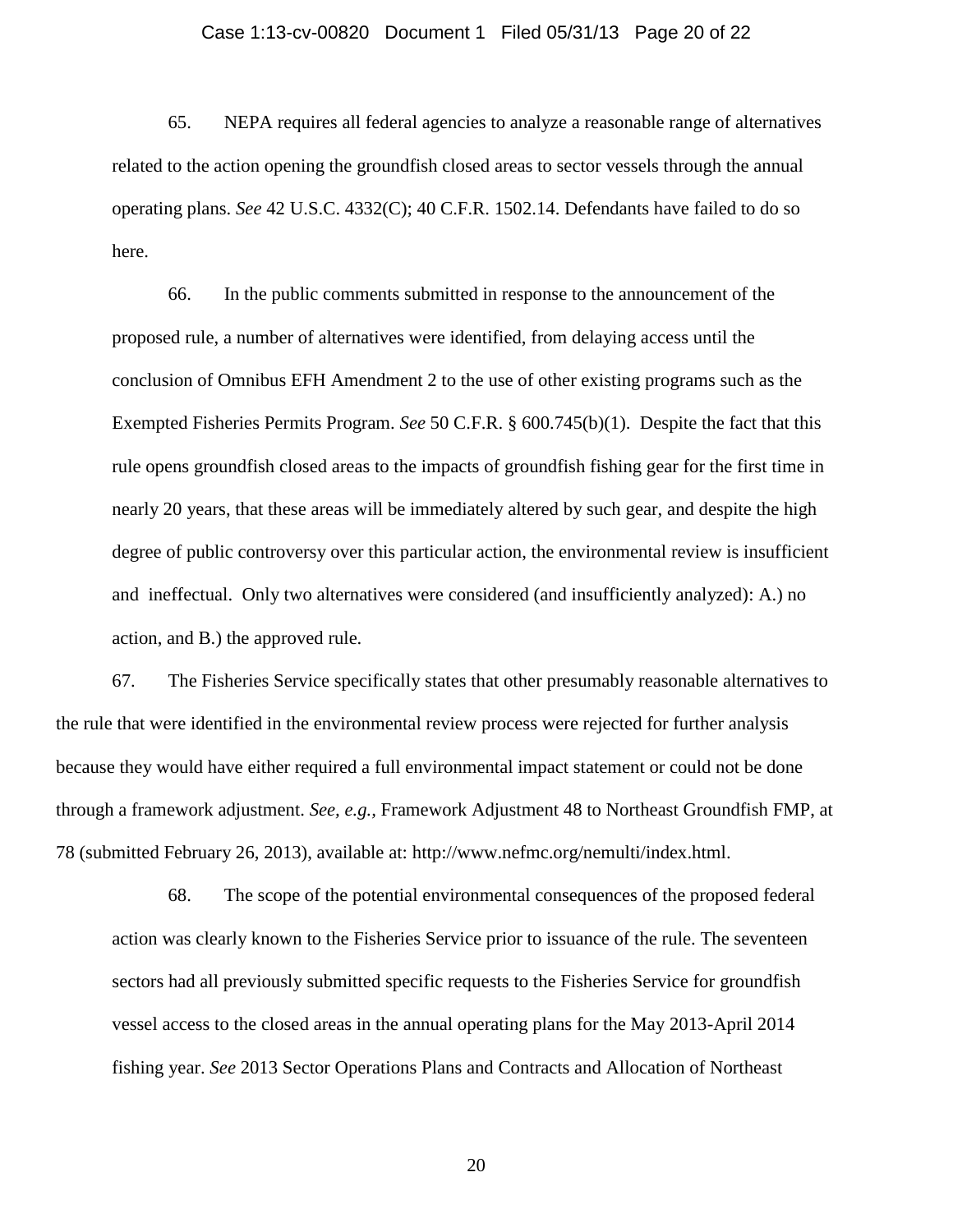#### Case 1:13-cv-00820 Document 1 Filed 05/31/13 Page 21 of 22

Multispecies Annual Catch Entitlements, Interim Final Rule, 78 Fed. Reg. 25,591, 25,602-03 (May 2, 2013). Various ranges of alternatives could and should have been developed based on those specific requests, including cumulative effects analyses.

69. Plaintiff CLF as well as numerous other members of the public raised these NEPA objections with the Fisheries Service in formal comments submitted on the proposed rule.

70. The APA requires that courts "hold unlawful and set aside agency action, findings, and conclusions" that are "arbitrary, capricious, an abuse of discretion, or otherwise not in accordance with law," or that are "without observance of procedure required by law." 5 U.S.C.  $\S$  706(2)(A) & (D).

71. By approving 50 C.F.R. § 648.87(c)(2)(i), the Fisheries Service violated NEPA and the APA by failing to complete an environmental impact statement, by improperly segmenting the federal action to avoid environmental review, and by failing to analyze a reasonable range of alternatives prior to reaching the decision to remove the prohibition in the Groundfish FMP.

72. These actions by Defendants are arbitrary, capricious, an abuse of discretion, or otherwise not in accordance with law, and are causing irreparable injury to the Plaintiffs, for which they have no adequate remedy at law.

#### **PRAYERS FOR RELIEF**

WHEREFORE, Plaintiff respectfully requests this Court to enter the following relief:

1. Declare that the Defendants have violated the Magnuson-Stevens Act and the APA as described above because the rule they approved, 50 C.F.R. § 648.87(c)(2)(i), cannot be approved as a framework adjustment to the Groundfish FMP under the terms of the Groundfish FMP itself.